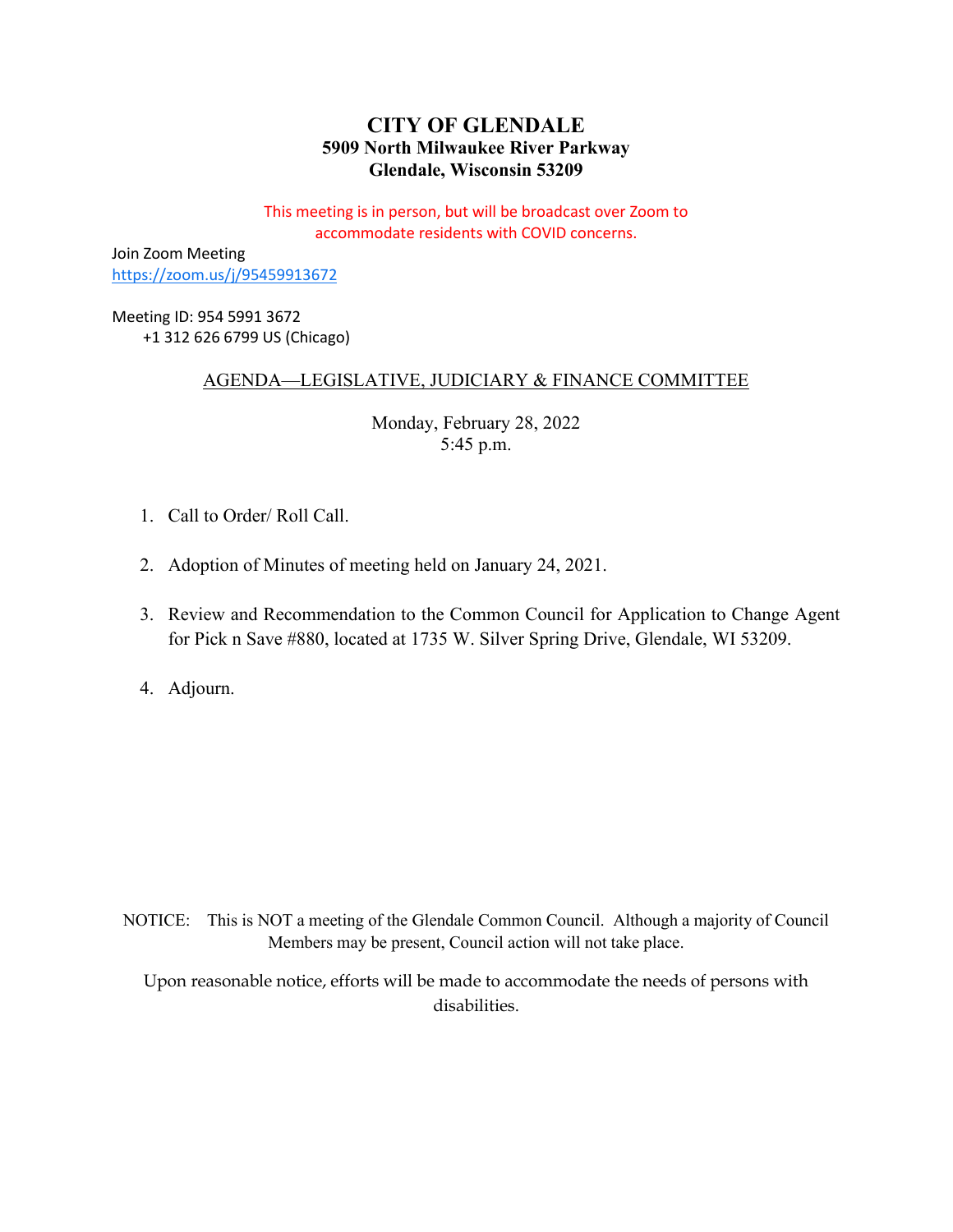### **CITY OF GLENDALE LEGISLATIVE, JUDICIARY AND FINANCE COMMITTEE**

Meeting Minutes January 24, 2022

Meeting was called to order at 5:45 p.m. by Ald. JoAnn Shaw.

Roll Call: Present: Ald. JoAnn Shaw and Ald. Richard Wiese. Absent: Ald. Tomika Vukovic.

Other Officials Present: Deputy City Administrator Shawn Lanser; Police Chief Mark Ferguson; and City Clerk, Megan Humitz.

#### ADOPTION OF MINUTES.

Motion was made by Ald. Wiese, seconded by Ald. Shaw, to approve the minutes of the meeting held on September 13, 2021. Ayes: Ald. Shaw, and Wiese. Noes: None. Abstain: None. Absent: Ald. Vukovic. Motion carried.

# REVIEW AND RECOMMENDATION TO THE COMMON COUNCIL FOR APPLICATION TO CHANGE AGENT FOR ALDI STORE #42, LOCATED AT 6825 N. PORT WASHINGTON ROAD, GLENDALE, WI 53217.

Deputy City Administrator Shawn Lanser explained the State of Wisconsin requires any business selling alcohol to have an Alcohol Beverage License. The License requires an agent to be named to be responsible for all sales. Aldi Store #42, located at 6825 N. Port Washington Road, has requested a change of agent to T. Schmitz. All background checks have been concluded by the City of Glendale Police Department. Proposed agent, T. Schmitz, was approved by the Police Department. All applications are on file in the Clerk's office. The appropriate background checks were completed by the Police Department. Staff recommends approval of the change of agent.

Motion was made by Ald. Wiese, seconded by Ald. Shaw. to recommend the Common Council approve the Application to Change Agent for Aldi Store #42, located at 6825 N. Port Washington Road, Glendale, WI 53217. Ayes: Ald. Shaw and Wiese. Noes: None. Abstain: None. Absent: Ald. Vukovic. Motion carried.

#### ADJOURNMENT.

There being no further business, motion was made by Ald. Shaw, seconded by Ald. Wiese, to adjourn the meeting. Ayes: Ald. Shaw and Wiese. Noes: None. Absent: Ald. Vukovic. Abstain: None. Motion carried, and adjournment of the Legislative, Judiciary and Finance Committee was ordered at 5:49 p.m.

> Megan Humitz City Clerk

Recorded: January 24, 2022.